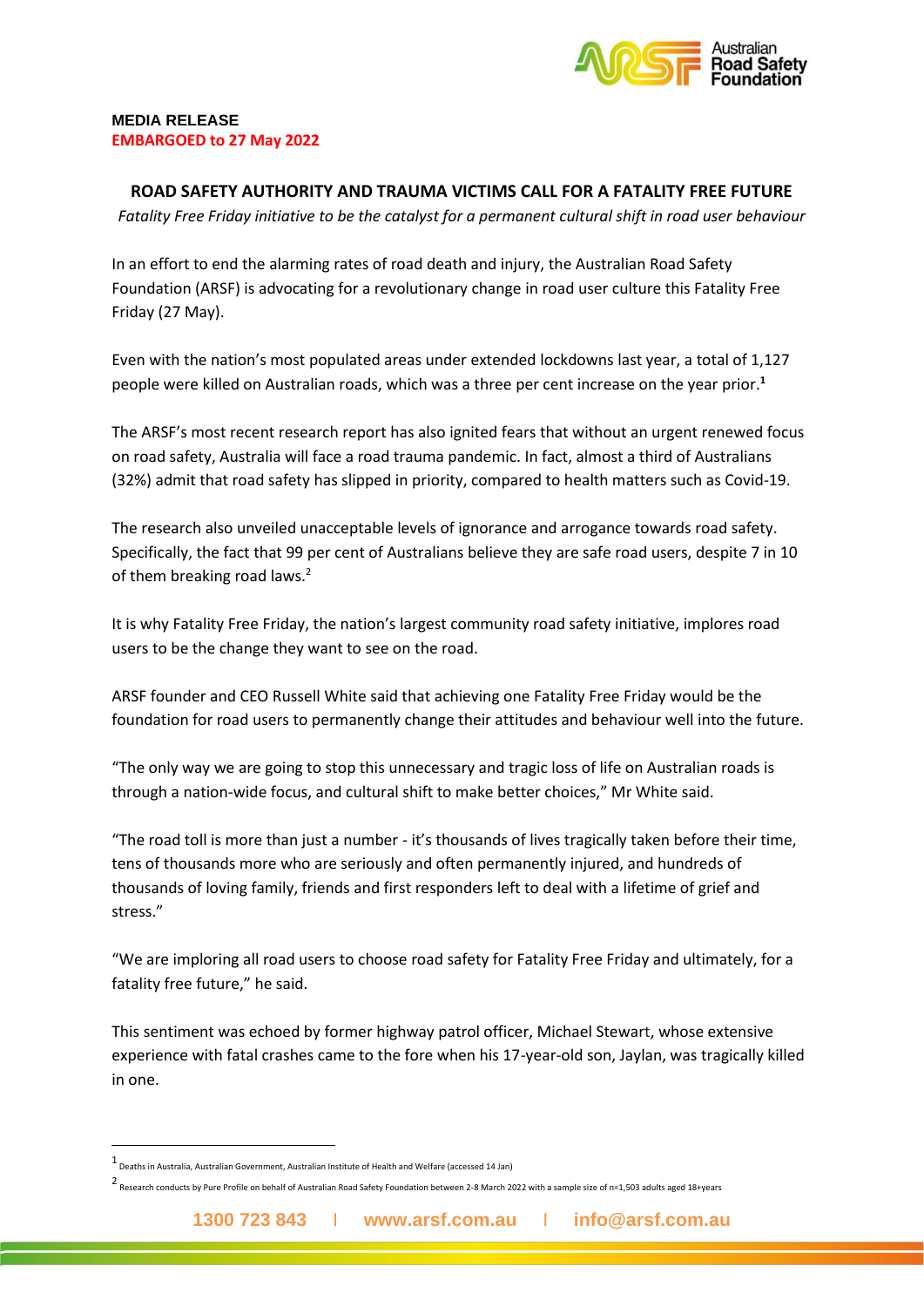

"I've seen the sheer horror of countless crash sites, I've had the awful job of knocking on the door and delivering to families the worst news of their life, but to be on the other side of that knock is something else," Mr Stewart said.

"The only way we're going to stop this bloodshed, the only way we're going to prevent people from experiencing a lifetime of trauma, is if we as a society say enough is enough and make dangerous road user behaviour unacceptable,"

"Please choose road safety, please make it clear that risks like speeding and distraction are not okay, and help us put a stop to this senseless loss of life," he said.

Fatality Free Friday operates on the belief that going one day without a death on the road will demonstrate the impact a focus on road safety can have every day after.

Now in its 15th year, Fatality Free Friday asks road users to make, and live, a pledge to choose road safety. Through a national month-long education campaign, series of community events and support of partners, such as Suncorp Insurance, ARSF has driven home the road safety message to more than 12.6 million Australians over the past month.

The national day of action will include a tribute to road trauma victims, with an installation of 274 orange hearts outside Suncorp Stadium, each representing a life taken on Queensland roads across 2021. Families of road trauma victims attending the event will also honour their own loved ones with additional hearts featuring the faces of those lost too soon.

Suncorp Group is a long time supporter of ARSF including Fatality Free Friday. As one of Australia's largest insurers, Suncorp Insurance sees first-hand the life-changing impacts of distracted driving behaviours. Matt Pearson, Executive General Manager, CTP Insurance Suncorp (including brands AAMI, GIO and Apia) said: "We partner with the Australian Road Safety Foundation to help encourage safer driving behaviours. Unfortunately, we know all too well the impact road accidents can have on injured road users and their family, friends and communities.

Our message to road users is simple – even a short trip to the shops can be disastrous so don't become complacent while behind the wheel. Road safety is a responsibility we should all carry and whether you drive, ride, cycle or walk, it's vital to focus your full attention on the road, and drive to the conditions."

Road users in support of Fatality Free Friday can make an individual pledge to focus on road safety by visiting arsf.com.au

- ENDS -

**Media Contact:** Frances Milvydas on behalf of ARSF [| frances@inthemaking.com.au](mailto:frances@inthemaking.com.au) | 0431 296 499 **Key assets:**

- [VNR link](https://www.dropbox.com/s/ld20sf05zk95gj8/FFF22_VNR270422_NAT_V1.mp4?dl=0)
- [Images from Fatality Free Friday launch in NSW](https://drive.google.com/drive/folders/1euS1yx59FGb9lgB3bjeltKH7-EX9KRRu?usp=sharing)